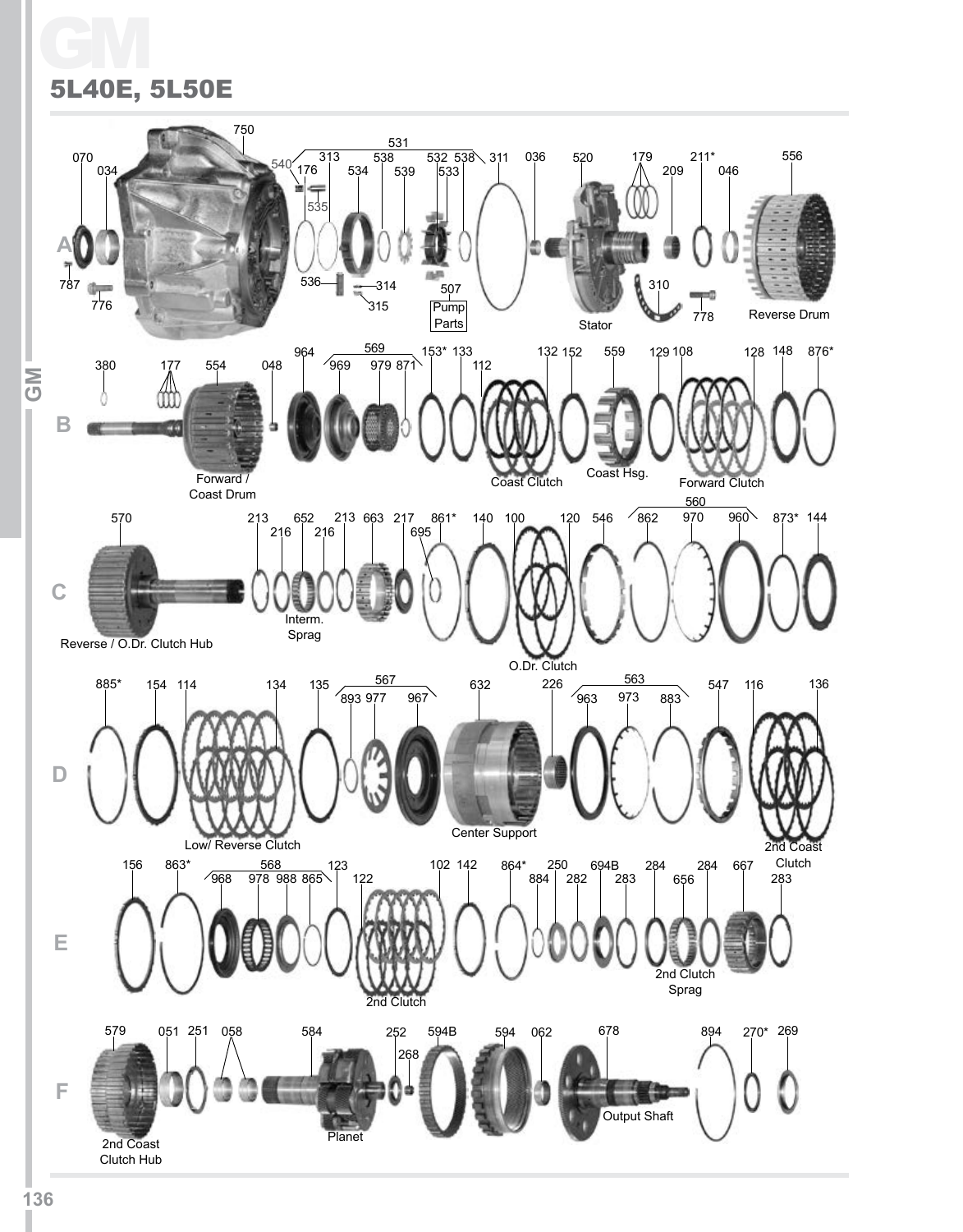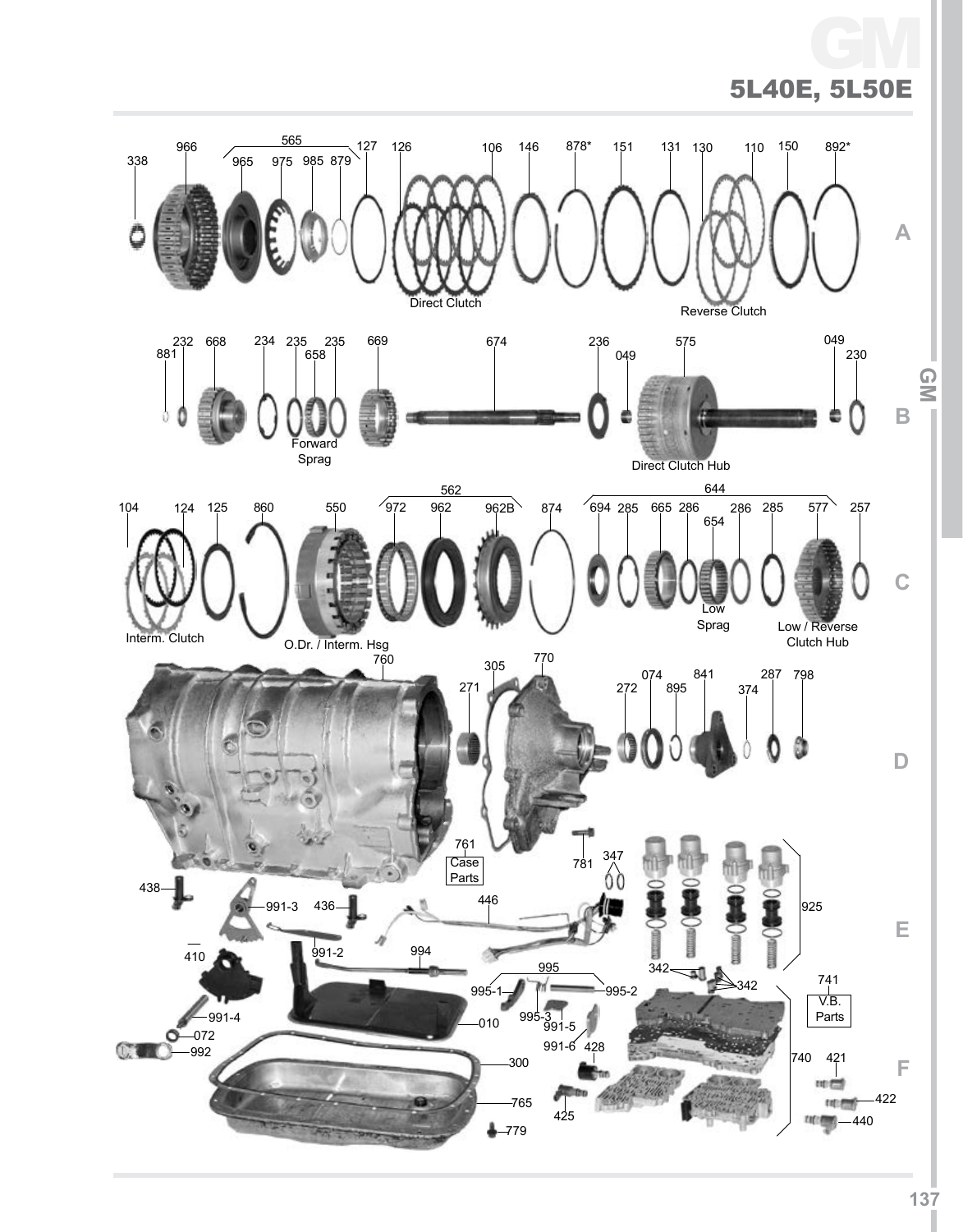### 5L40E, 5L50E

| Part#<br>ILL#<br>QTY<br>REF#<br><b>OVERHAUL KITS &amp; PISTON KITS</b><br><b>MASTER L/STEEL KITS</b><br><b>MASTER W/STEELS KITS</b><br><b>FILTERS</b><br><b>BUSHINGS</b><br><b>METAL CLAD SEALS</b><br><b>FRICTIONS - 1-SIDED &amp; 2-SIDED</b><br>$100$<br><b>STEELS</b> | <b>5L40E, 5L50E</b> |  |
|---------------------------------------------------------------------------------------------------------------------------------------------------------------------------------------------------------------------------------------------------------------------------|---------------------|--|
|                                                                                                                                                                                                                                                                           |                     |  |
|                                                                                                                                                                                                                                                                           |                     |  |
|                                                                                                                                                                                                                                                                           |                     |  |
|                                                                                                                                                                                                                                                                           |                     |  |
|                                                                                                                                                                                                                                                                           |                     |  |
|                                                                                                                                                                                                                                                                           |                     |  |
|                                                                                                                                                                                                                                                                           |                     |  |
|                                                                                                                                                                                                                                                                           |                     |  |
|                                                                                                                                                                                                                                                                           |                     |  |
|                                                                                                                                                                                                                                                                           |                     |  |
|                                                                                                                                                                                                                                                                           |                     |  |
|                                                                                                                                                                                                                                                                           |                     |  |
|                                                                                                                                                                                                                                                                           |                     |  |
|                                                                                                                                                                                                                                                                           |                     |  |
|                                                                                                                                                                                                                                                                           |                     |  |
|                                                                                                                                                                                                                                                                           |                     |  |
|                                                                                                                                                                                                                                                                           |                     |  |
|                                                                                                                                                                                                                                                                           |                     |  |
|                                                                                                                                                                                                                                                                           |                     |  |
|                                                                                                                                                                                                                                                                           |                     |  |
|                                                                                                                                                                                                                                                                           |                     |  |
|                                                                                                                                                                                                                                                                           |                     |  |
|                                                                                                                                                                                                                                                                           |                     |  |
|                                                                                                                                                                                                                                                                           |                     |  |
|                                                                                                                                                                                                                                                                           |                     |  |
|                                                                                                                                                                                                                                                                           |                     |  |
|                                                                                                                                                                                                                                                                           |                     |  |
|                                                                                                                                                                                                                                                                           |                     |  |
|                                                                                                                                                                                                                                                                           |                     |  |
|                                                                                                                                                                                                                                                                           |                     |  |
|                                                                                                                                                                                                                                                                           |                     |  |
|                                                                                                                                                                                                                                                                           |                     |  |
|                                                                                                                                                                                                                                                                           |                     |  |
|                                                                                                                                                                                                                                                                           |                     |  |
|                                                                                                                                                                                                                                                                           |                     |  |
|                                                                                                                                                                                                                                                                           |                     |  |
|                                                                                                                                                                                                                                                                           |                     |  |
|                                                                                                                                                                                                                                                                           |                     |  |
|                                                                                                                                                                                                                                                                           |                     |  |
|                                                                                                                                                                                                                                                                           |                     |  |
|                                                                                                                                                                                                                                                                           |                     |  |
|                                                                                                                                                                                                                                                                           |                     |  |
|                                                                                                                                                                                                                                                                           |                     |  |
|                                                                                                                                                                                                                                                                           |                     |  |
|                                                                                                                                                                                                                                                                           |                     |  |
|                                                                                                                                                                                                                                                                           |                     |  |
|                                                                                                                                                                                                                                                                           |                     |  |
|                                                                                                                                                                                                                                                                           |                     |  |
|                                                                                                                                                                                                                                                                           |                     |  |
|                                                                                                                                                                                                                                                                           |                     |  |
|                                                                                                                                                                                                                                                                           |                     |  |
|                                                                                                                                                                                                                                                                           |                     |  |
|                                                                                                                                                                                                                                                                           |                     |  |
|                                                                                                                                                                                                                                                                           |                     |  |
|                                                                                                                                                                                                                                                                           |                     |  |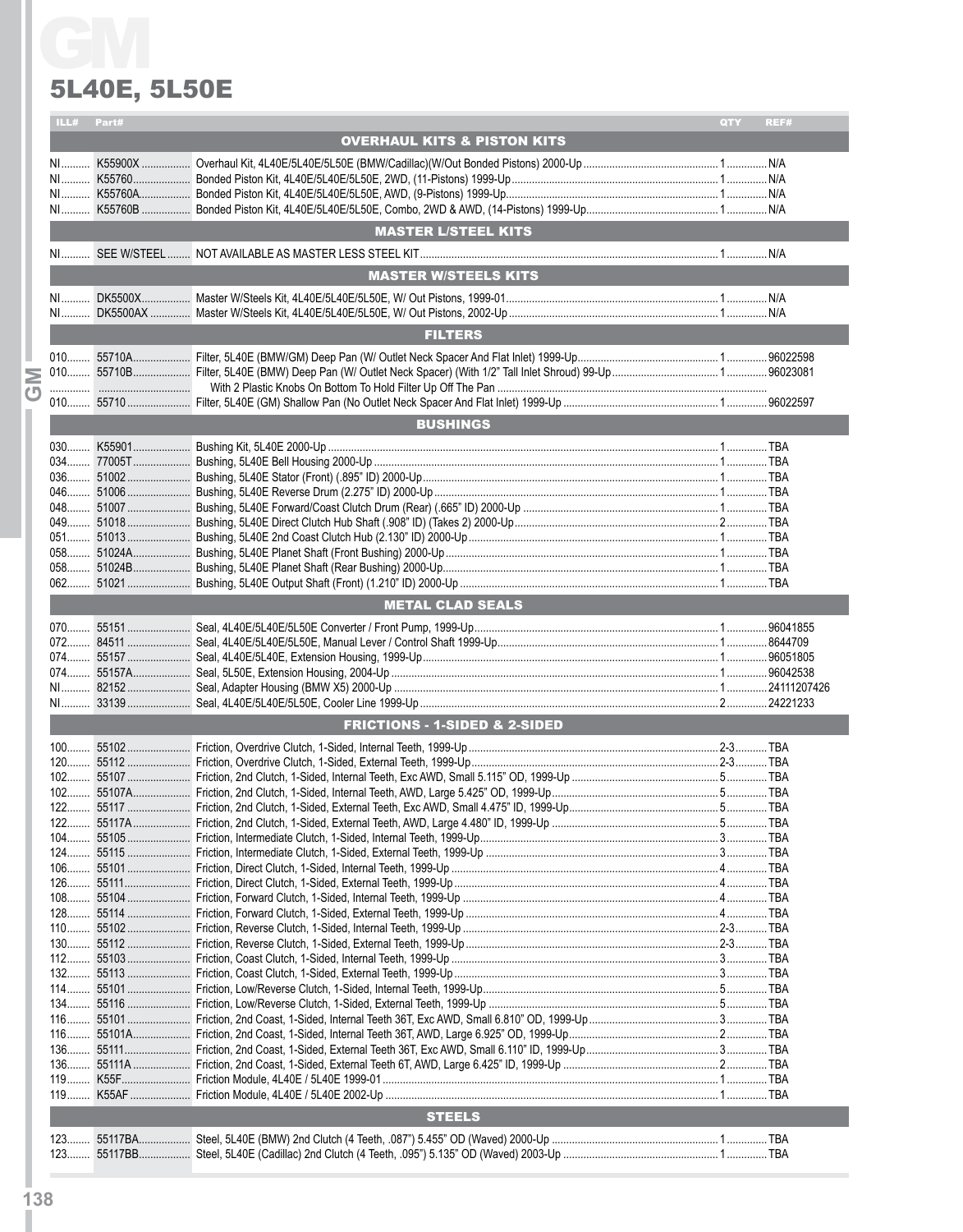# 5L40E, 5L50E GM

| ILL# Part# |           |                                        | QTY | REF# |
|------------|-----------|----------------------------------------|-----|------|
|            |           |                                        |     |      |
|            |           |                                        |     |      |
|            |           |                                        |     |      |
| $129$      |           |                                        |     |      |
|            |           |                                        |     |      |
|            |           |                                        |     |      |
|            |           |                                        |     |      |
|            |           |                                        |     |      |
|            |           |                                        |     |      |
|            |           |                                        |     |      |
|            |           | <b>PRESSURE PLATES</b>                 |     |      |
|            |           |                                        |     |      |
|            |           |                                        |     |      |
|            |           |                                        |     |      |
|            |           |                                        |     |      |
|            |           |                                        |     |      |
|            |           |                                        |     |      |
|            |           |                                        |     |      |
|            |           |                                        |     |      |
|            |           |                                        |     |      |
|            |           |                                        |     |      |
|            |           |                                        |     |      |
|            |           |                                        |     |      |
|            |           |                                        |     |      |
|            |           |                                        |     |      |
|            |           | <b>SEALING RINGS</b>                   |     |      |
|            |           |                                        |     |      |
|            |           |                                        |     |      |
|            |           |                                        |     |      |
|            |           |                                        |     |      |
|            |           |                                        |     |      |
|            |           |                                        |     |      |
|            |           | <b>WASHERS &amp; BEARINGS</b>          |     |      |
|            |           |                                        |     |      |
|            |           |                                        |     |      |
|            |           |                                        |     |      |
|            |           |                                        |     |      |
|            |           |                                        |     |      |
|            |           |                                        |     |      |
|            | 217 55422 |                                        |     |      |
|            |           |                                        |     |      |
|            |           |                                        |     |      |
|            |           |                                        |     |      |
|            |           |                                        |     |      |
|            |           |                                        |     |      |
|            |           |                                        |     |      |
|            |           |                                        |     |      |
|            |           |                                        |     |      |
|            |           |                                        |     |      |
|            |           |                                        |     |      |
|            |           |                                        |     |      |
|            |           |                                        |     |      |
|            |           |                                        |     |      |
|            |           |                                        |     |      |
|            |           |                                        |     |      |
|            |           |                                        |     |      |
|            |           |                                        |     |      |
|            |           |                                        |     |      |
|            |           |                                        |     |      |
|            |           |                                        |     |      |
|            |           | <b>GASKETS &amp; RUBBER COMPONENTS</b> |     |      |
|            |           |                                        |     |      |
|            |           |                                        |     |      |
|            |           |                                        |     |      |
|            |           |                                        |     |      |
|            |           |                                        |     |      |
|            |           |                                        |     |      |
|            |           |                                        |     |      |
|            |           |                                        |     |      |
|            |           |                                        |     |      |
|            |           |                                        |     |      |
|            |           |                                        |     |      |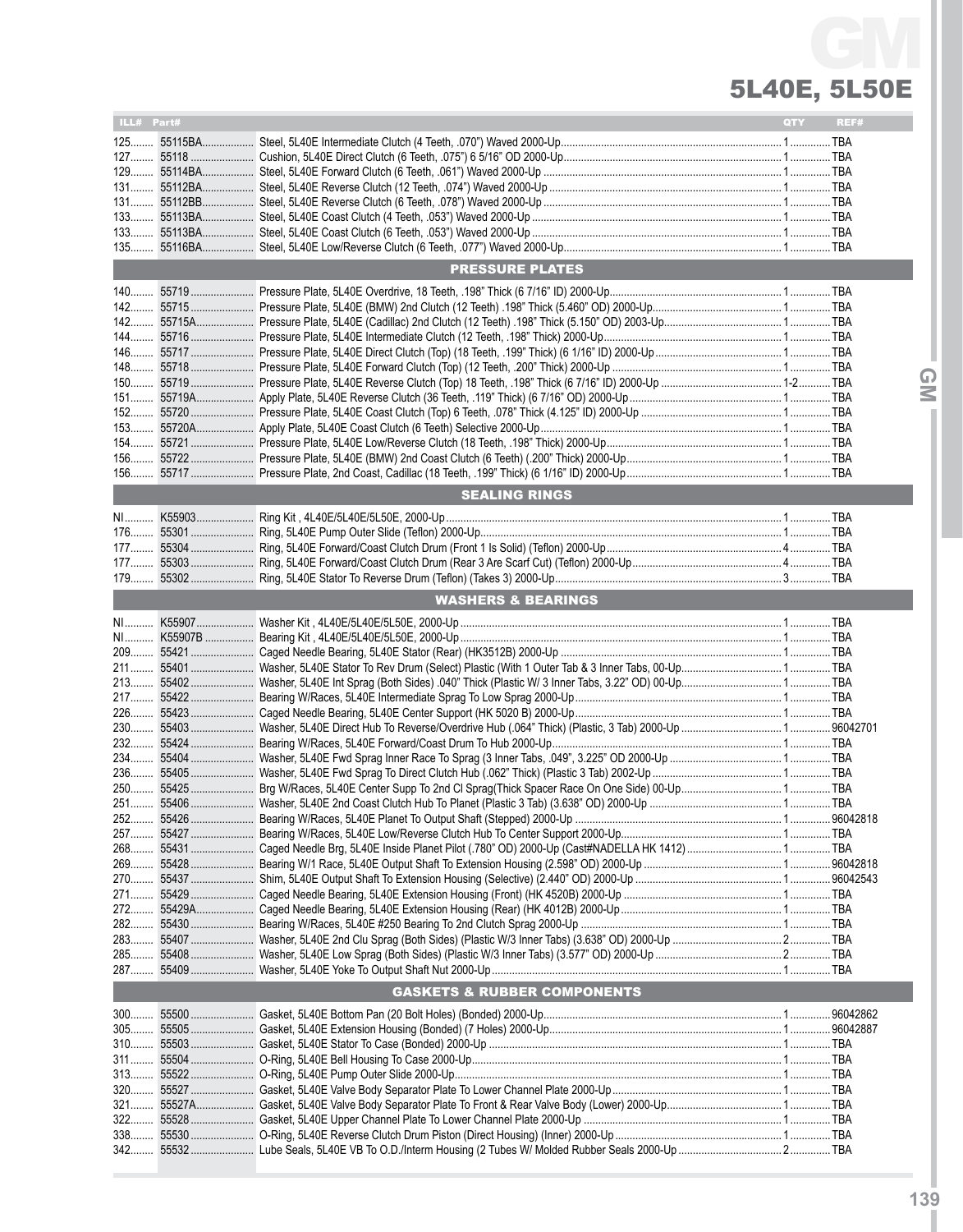### 5L40E, 5L50E

|      | <b>5L40E, 5L50E</b> |                                             |            |      |
|------|---------------------|---------------------------------------------|------------|------|
| ILL# | Part#               |                                             | <b>QTY</b> | REF# |
|      |                     |                                             |            |      |
|      |                     | <b>TECHNICAL MANUALS</b>                    |            |      |
|      |                     |                                             |            |      |
|      |                     | ELECTRICAL COMPONENTS                       |            |      |
|      |                     |                                             |            |      |
|      |                     |                                             |            |      |
|      |                     |                                             |            |      |
|      |                     |                                             |            |      |
|      |                     |                                             |            |      |
|      |                     |                                             |            |      |
|      |                     |                                             |            |      |
|      |                     |                                             |            |      |
|      |                     |                                             |            |      |
|      |                     |                                             |            |      |
|      |                     |                                             |            |      |
|      |                     |                                             |            |      |
|      |                     |                                             |            |      |
|      |                     | <b>PUMPS &amp; PUMP COMPONENTS</b>          |            |      |
|      |                     |                                             |            |      |
|      |                     |                                             |            |      |
|      |                     |                                             |            |      |
|      |                     |                                             |            |      |
|      |                     |                                             |            |      |
|      |                     |                                             |            |      |
|      |                     |                                             |            |      |
|      |                     |                                             |            |      |
|      |                     |                                             |            |      |
|      |                     |                                             |            |      |
|      |                     |                                             |            |      |
|      |                     |                                             |            |      |
|      |                     |                                             |            |      |
|      |                     |                                             |            |      |
|      |                     |                                             |            |      |
|      |                     |                                             |            |      |
|      |                     |                                             |            |      |
|      |                     |                                             |            |      |
|      |                     |                                             |            |      |
|      |                     | <b>DRUMS</b>                                |            |      |
|      |                     |                                             |            |      |
|      |                     |                                             |            |      |
|      |                     |                                             |            |      |
|      |                     |                                             |            |      |
|      |                     |                                             |            |      |
|      |                     |                                             |            |      |
|      |                     |                                             |            |      |
|      |                     |                                             |            |      |
|      |                     |                                             |            |      |
|      |                     |                                             |            |      |
|      |                     |                                             |            |      |
|      |                     | HUBS, PLANETS, RING GEARS & CENTER SUPPORTS |            |      |
|      |                     |                                             |            |      |
|      |                     |                                             |            |      |
|      |                     |                                             |            |      |
|      |                     |                                             |            |      |
|      |                     |                                             |            |      |
|      |                     |                                             |            |      |
|      |                     |                                             |            |      |
|      |                     |                                             |            |      |
|      |                     |                                             |            |      |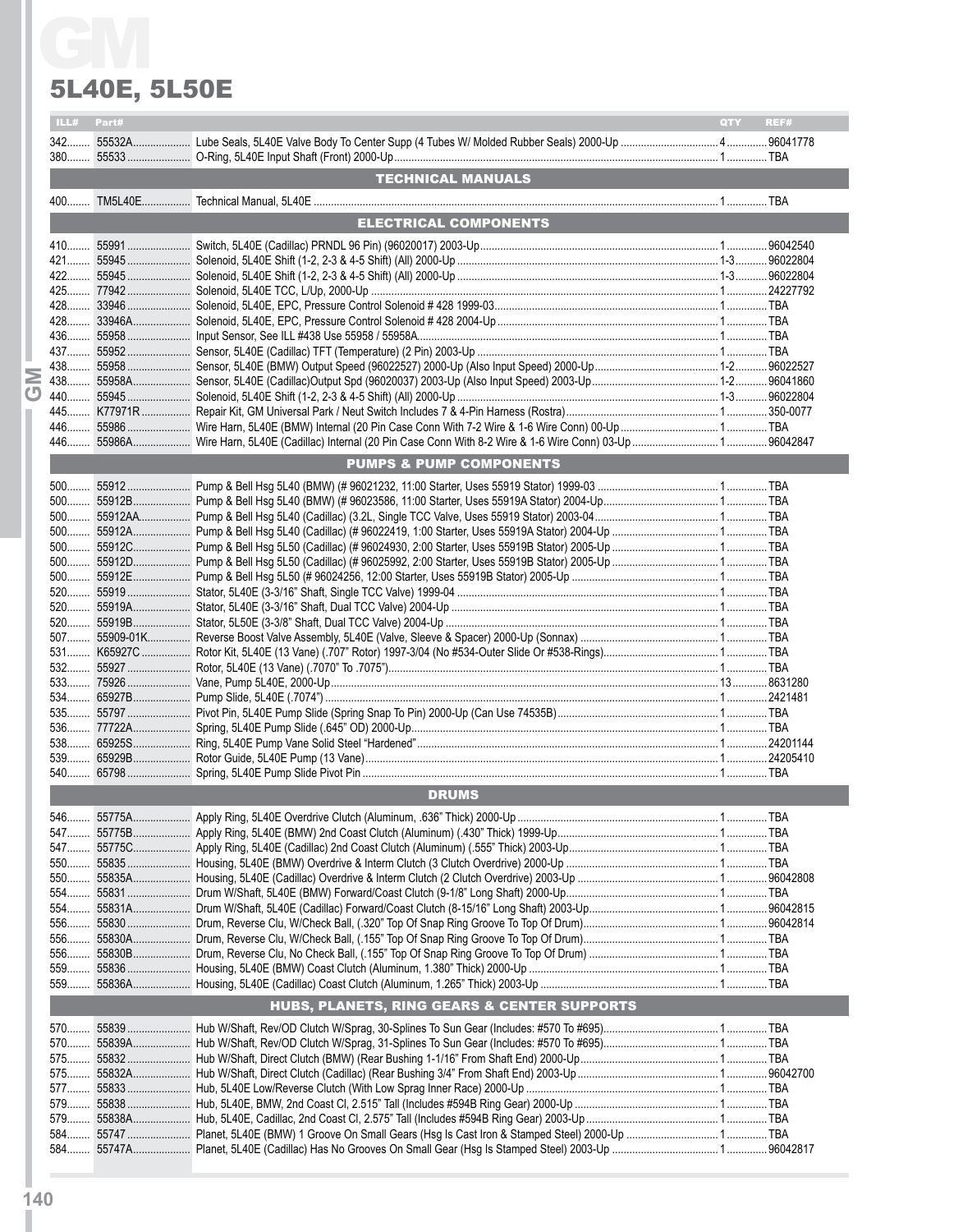# 5L40E, 5L50E GM

**IGMI**

| ILL# Part# |            |                                                 | QTY | REF# |
|------------|------------|-------------------------------------------------|-----|------|
|            |            |                                                 |     |      |
|            |            |                                                 |     |      |
|            |            |                                                 |     |      |
|            |            |                                                 |     |      |
|            |            |                                                 |     |      |
|            |            |                                                 |     |      |
|            |            |                                                 |     |      |
|            |            |                                                 |     |      |
|            |            | <b>SPRAGS &amp; ONE WAY CLUTCHES</b>            |     |      |
|            |            |                                                 |     |      |
|            |            |                                                 |     |      |
|            |            |                                                 |     |      |
|            |            |                                                 |     |      |
|            |            |                                                 |     |      |
|            |            |                                                 |     |      |
|            |            |                                                 |     |      |
|            |            |                                                 |     |      |
|            |            |                                                 |     |      |
| 665        |            |                                                 |     |      |
|            |            |                                                 |     |      |
|            |            |                                                 |     |      |
|            |            |                                                 |     |      |
|            |            | <b>SHAFTS &amp; RETAINERS</b>                   |     |      |
|            |            |                                                 |     |      |
|            |            |                                                 |     |      |
|            | 674 55733A |                                                 |     |      |
|            |            |                                                 |     |      |
|            |            |                                                 |     |      |
|            |            |                                                 |     |      |
|            |            |                                                 |     |      |
| 695        |            |                                                 |     |      |
|            |            | <b>VALVE BODIES (DACCO VB#)</b>                 |     |      |
|            |            |                                                 |     |      |
|            |            | <b>VALVE BODIES</b>                             |     |      |
|            |            |                                                 |     |      |
|            |            |                                                 |     |      |
|            |            | <b>VALVE BODY COMPONENTS</b>                    |     |      |
|            |            |                                                 |     |      |
|            |            |                                                 |     |      |
|            |            |                                                 |     |      |
|            |            |                                                 |     |      |
|            |            |                                                 |     |      |
|            |            |                                                 |     |      |
|            |            |                                                 |     |      |
|            |            |                                                 |     |      |
|            |            |                                                 |     |      |
|            |            |                                                 |     |      |
|            |            | BELL HOUSINGS, CASES, PANS & EXTENSION HOUSINGS |     |      |
|            |            |                                                 |     |      |
|            |            |                                                 |     |      |
|            |            |                                                 |     |      |
|            |            |                                                 |     |      |
|            |            |                                                 |     |      |
|            |            |                                                 |     |      |
|            |            |                                                 |     |      |
|            |            |                                                 |     |      |
|            |            |                                                 |     |      |
|            |            |                                                 |     |      |
|            |            |                                                 |     |      |
|            |            |                                                 |     |      |
|            |            |                                                 |     |      |
|            |            |                                                 |     |      |
|            |            |                                                 |     |      |
|            |            |                                                 |     |      |
|            |            |                                                 |     |      |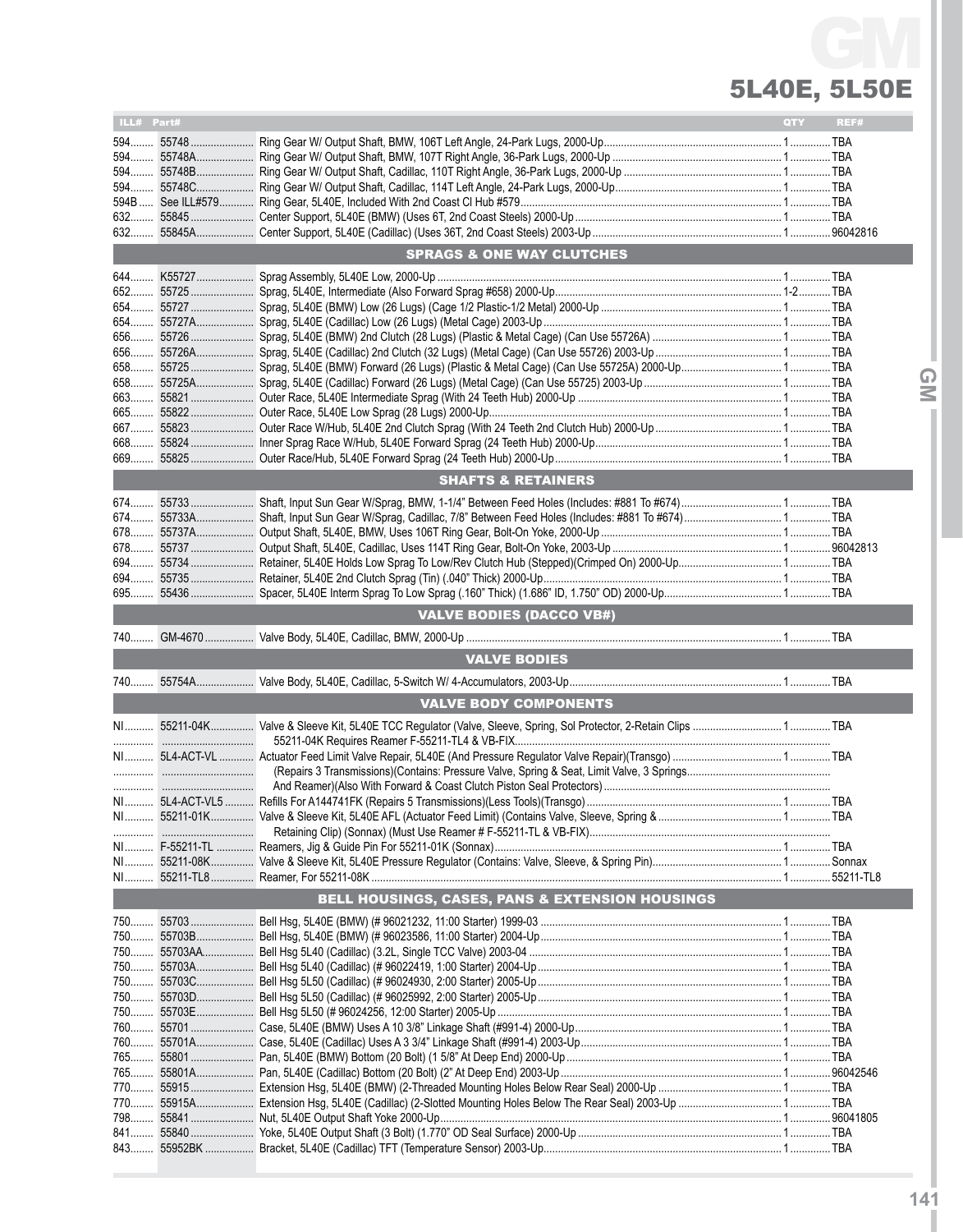#### 5L40E, 5L50E

| <b>5L40E, 5L50E</b><br>ILL# Part# |                                                         | QTY | REF# |
|-----------------------------------|---------------------------------------------------------|-----|------|
|                                   | <b>SNAP RINGS, PISTONS, SPRINGS &amp; MISCELLANEOUS</b> |     |      |
|                                   |                                                         |     |      |
|                                   |                                                         |     |      |
|                                   |                                                         |     |      |
|                                   |                                                         |     |      |
|                                   |                                                         |     |      |
|                                   |                                                         |     |      |
|                                   |                                                         |     |      |
|                                   |                                                         |     |      |
|                                   |                                                         |     |      |
|                                   |                                                         |     |      |
|                                   |                                                         |     |      |
|                                   |                                                         |     |      |
|                                   |                                                         |     |      |
|                                   |                                                         |     |      |
|                                   |                                                         |     |      |
|                                   |                                                         |     |      |
|                                   |                                                         |     |      |
|                                   |                                                         |     |      |
|                                   |                                                         |     |      |
|                                   |                                                         |     |      |
|                                   |                                                         |     |      |
|                                   |                                                         |     |      |
|                                   |                                                         |     |      |
|                                   |                                                         |     |      |
|                                   |                                                         |     |      |
|                                   |                                                         |     |      |
|                                   |                                                         |     |      |
|                                   |                                                         |     |      |
|                                   |                                                         |     |      |
|                                   |                                                         |     |      |
|                                   |                                                         |     |      |
|                                   |                                                         |     |      |
|                                   |                                                         |     |      |
|                                   |                                                         |     |      |
|                                   |                                                         |     |      |